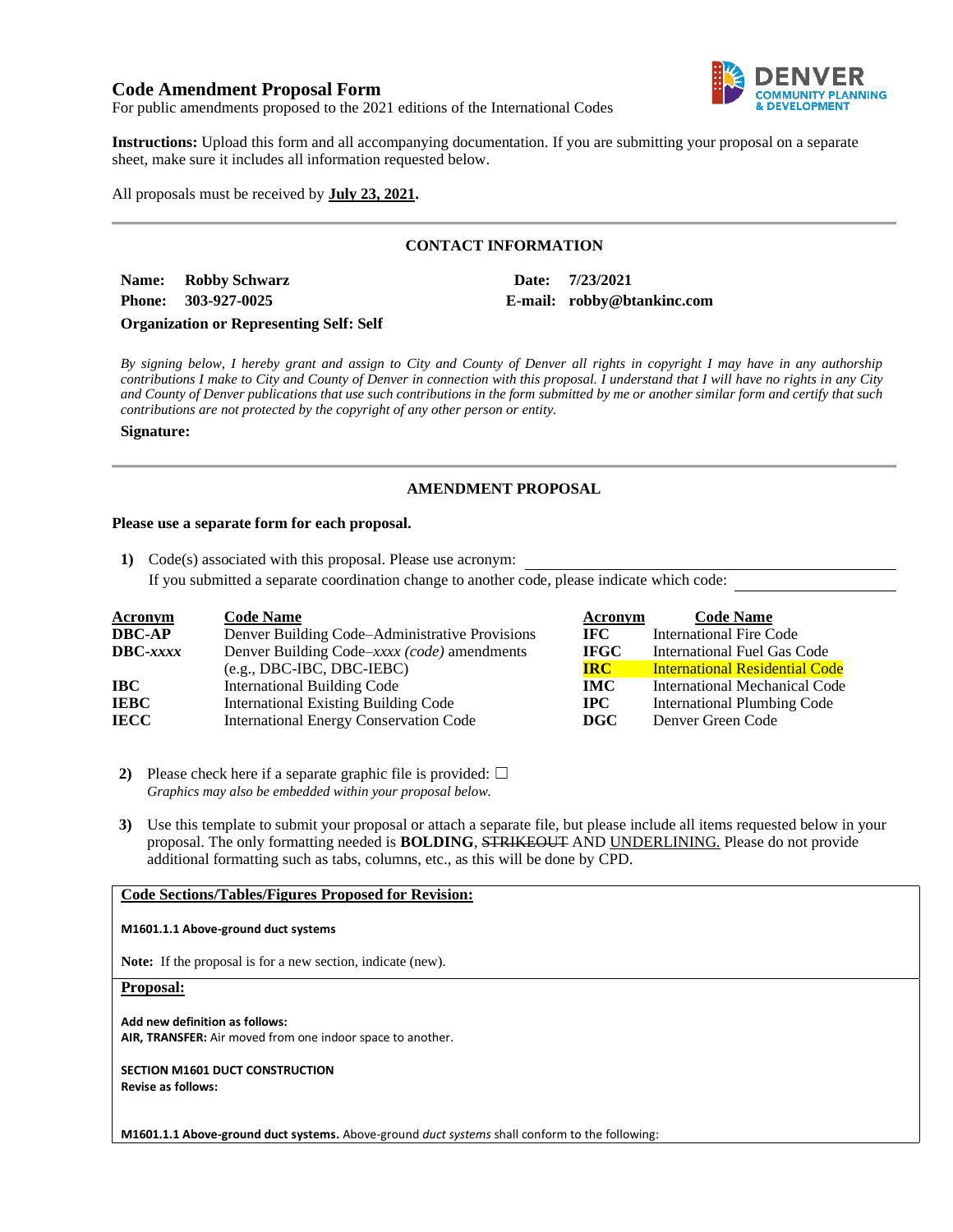1. *Equipment* connected to *duct systems* shall be designed to limit discharge air temperature to not greater than 250°F (121°C). 2. Factory-made ducts shall be *listed* and *labeled* in accordance with UL 181 and installed in accordance with the manufacturer's instructions.

3. Fibrous glass duct construction shall conform to the SMACNA Fibrous Glass Duct Construction Standardsor *NAIMA Fibrous Glass Duct Construction Standards.*

4. Field-fabricated and shop-fabricated metal and flexible duct constructions shall conform to the SMACNA HVAC Duct Construction Standards—Metal and Flexible except as allowed by Table M1601.1.1. Galvanized steel shall conform to ASTM A653.

5. The use of gypsum products to construct return air ducts or plenums is permitted, provided that the air temperature does not exceed 125°F (52°C) and exposed surfaces are not subject to condensation.

6. *Duct systems* shall be constructed of materials having a flame spread index of not greater than 200.

7. Stud wall cavities and the spaces between solid floor joists shall be permitted to be used for *transfer air* between two rooms or spaces on the same level. as air plenums shall comply with the following conditions:

7.1. These cavities or spaces shall not be used as a plenum for supply air.

7.2. These cavities or spaces shall not be part of a required fire-resistance-rated assembly.

7.3. Stud wall cavities shall not convey air from more than one floor level.

7.4. Stud wall cavities and joist-space plenums shall be isolated from adjacent concealed spaces by tight-fitting Fire blocking in accordance with Section R302.11. Fire blocking materials used for isolation shall comply with Section R302.11.1.

7.5. Stud wall cavities in the outside walls of building envelope assemblies shall not be utilized as air plenums. 7.6. Building cavities used as plenums shall be sealed.

8. Volume dampers, equipment and other means of supply, return and exhaust air adjustment used in system balancing shall be provided with access.

**Note:** Show the proposal using strikeout, underline format. At the start of each section, give one of the following instructions:

- Revise as follows:
- Add new text as follows:
- Delete and substitute as follows:
- Delete without substitution:

## **Supporting Information:**

Today home buyers are looking for and expect reasonable indoor air quality. Building cavities do not help with this expectation. Think of all the rough edges and surfaces where years of dust and dirt can collect. Cleaning of building cavities is difficult at best if not impossible.

From ACCA Manual D, "The following components pertain to potential space pressure problems, air quality problems, duct system efficiency and air delivery problems caused by panned construction. If the practitioner chooses to use this type of construction, the practitioner assumes full responsibility for all unintended consequences" Manual D continues and lists nine different issues with panned joist and stud spaces duct systems.

The code has many items that are not great choices and certainly not best practice. With this proposal we can eliminate one code item that will surely be a path to failure and which currently creates a possible loophole that it is in conflict with the 2021 IECC. The IECC does not allow building cavities to be used as ductwork that is seeing pressure from the air handling unit. (R403.3.5 Building Cavities (Mandatory. Building framing cavities shall not be used as ducts or plenums) The 2021 IECC (residential) also requires duct leakage testing regardless of duct location. By deleting this method of ducting we give the contactor a better chance for success. In addition, for several code cycles the residential energy code has not allowed building cavities to be used as supply or return air ducts. Which has been and currently remains a conflict between the codes.

Consistency between code is critical for the enforcement and administration of codes in the City of Denver. Contradiction between the IRC and the IECC sends a confusing message to the public and makes inspection and enforcement more difficult. This proposal aligns the codes creating consistent performance and enforcement.

It is impossible to control the air that is being pushed and pulled through building cavities that are used as ducts. When you pan a floor system for example, the air that is returning to the furnace comes from many more places than the intended room. Air, being a transport mechanism for moisture, energy, and pollutants, needs to be better controlled than is possible by using building cavities as duct work, and therefore HVAC systems need to be fully ducted. The IECC recognizes the building durability, efficiency, and safety concerns associated with allowing building cavities to be used as pressurized duct systems and that we gain better control and predictability of air flow that is being pushed and pulled by the air handling equipment by prohibiting such practices. Moisture control, energy control, pollutant control, house and room pressure control are all gained by fully ducting HVAC systems and not allowing building cavities to be used as duct Work. The Department of Energy (D.O.E.) has published statistics indicating that the average duct system leaks between 20% and 40%. This leakage is often connected directly to the outdoors through building cavities. When the building cavity is positively or negatively pressurized by air handling equipment the connections to outside are heightened causing pressure differentials in buildings that create building safety, durability, health, and efficiency issues.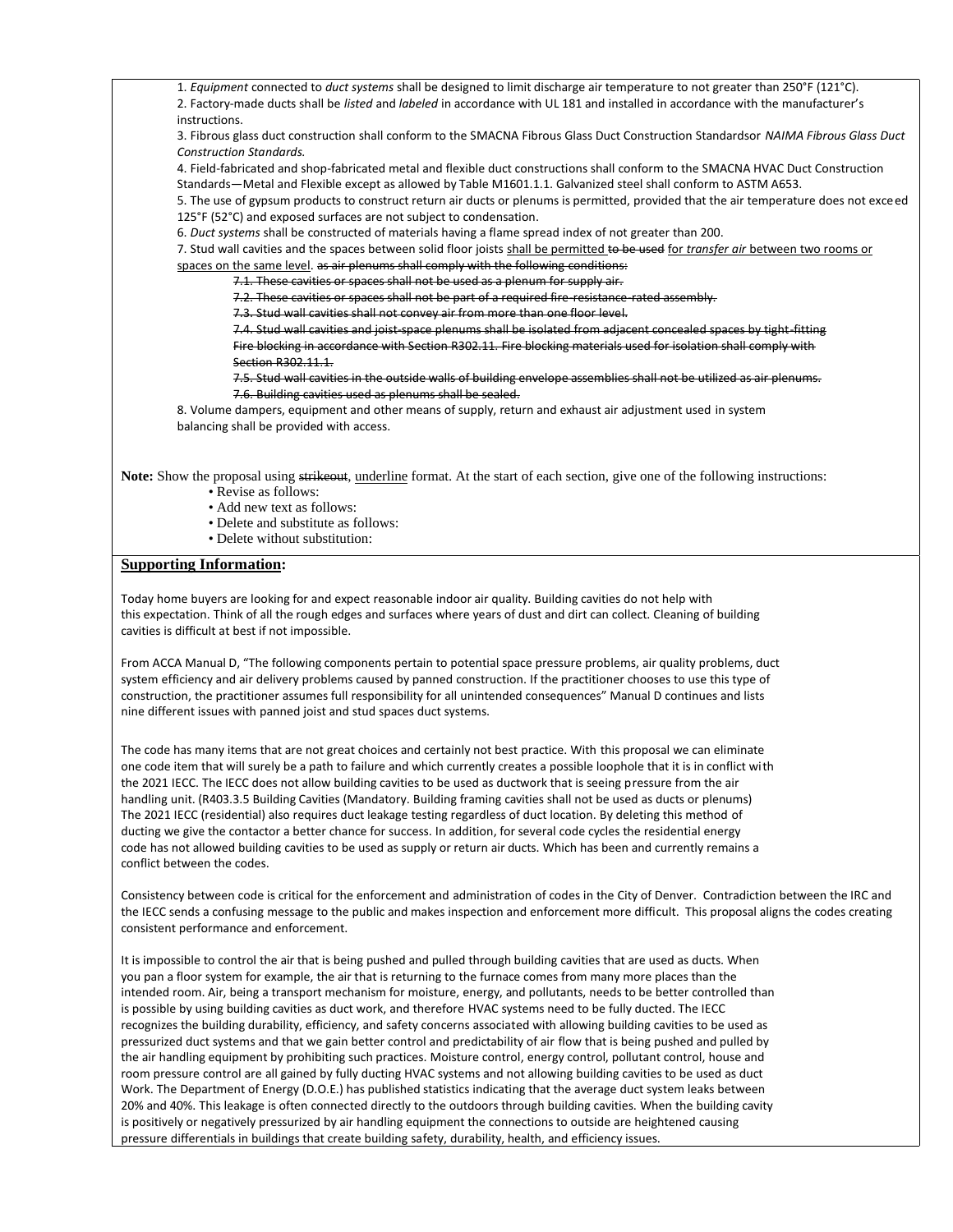When you google "Building Cavities as Ductwork" you find several articles from nationally recognized building scientist as well as trade groups, DOE, EnergyStar, code groups and others that all point out that utilizing building cavities to carry pressurize air from the supply or the return side of the furnace is a bad idea.

I have summarized these concerns and provided links to resources for the information below to support and provide evidence that duct leakage through building cavities is a problem. I urge you to do your own research for I am sure you will conclude, as I have, that using a building cavity as the duct system in a building is more detrimental that beneficial. By simply installing a true duct in the cavity or plenum the issue is solved, thus improving buildings within the City of Denver.

#### **Bibliography:** From the Building America Solution Center **Building Cavities Not Used as Supply or Return Ducts**

"Cavities (or interstitial spaces) within walls are also sometimes used as supply or return air pathways. These cavities often connect inside air with outside air from an attic or crawlspace. It is very difficult to make such cavity spaces airtight. When cavity spaces are used as return air pathways or supply air ducts, a few issues will arise. Because cavity spaces are leaky, building pressure imbalances across the building envelope will occur, driving building infiltration. A cavity space used as a return air pathway will pull pollutants into the building from unknown sources. Another issue (less talked about) with using cavity spaces as return air pathways is fire safety. Building materials such as wood products do not meet the flame and smoke spread criteria as do approved duct materials. Using cavities as return or supply ducts is not a fire hazard in itself but will encourage a fire to spread throughout the building. In humid climates, a cavity space used as a return air pathway will pull humid air into the cavity space, possibly encouraging mold or rotting of building materials." <https://basc.pnnl.gov/resource-guides/building-cavities-not-used-supply-or-return-ducts>

Perhaps the Worst HVAC Duct Idea Ever — The Panned Joist Return,. Allison Bailes on August 18, 2011 "Panned joist return ducts are almost always terribly leaky. Those junctions between wood and metal are difficult to seal, and the thermal expansion and contraction of the wood will often cause sealing materials to fail." **<https://www.energyvanguard.com/blog/43723/Perhapsthe-Worst-HVAC-Duct-Idea-Ever-The-Panned-Joist-Return>**

#### **From Building Science Corporation:**

Inof-801: What's Wrong With this Practice? Using unsealed wall cavitied or panned floor joists as return plenum "The negatively pressurized cavities will draw air through any cracks to try to alleviate the pressure difference. This means that the return system will suck on the walls—and any contaminants that might be in the walls—and redistribute them to the living space. By negatively pressuring the walls in a hot-humid climate, warm humid air could be drawn into the walls from the exterior, and condensation is likely to occur on the cooler air-conditioned surfaces."

[https://buildingscience.com/documents/information-sheets/information-sheet-wrong-using-unsealed-wall-cavities-orpanned-floor-joists-as](https://buildingscience.com/documents/information-sheets/information-sheet-wrong-using-unsealed-wall-cavities-orpanned-floor-joists-as-return-plenum)[return-plenum](https://buildingscience.com/documents/information-sheets/information-sheet-wrong-using-unsealed-wall-cavities-orpanned-floor-joists-as-return-plenum)

#### Info-603 Duct sealing

"The only place air should be able to leave the supply duct system and the furnace or air handling unit is at the supply registers. The only place air should be able to enter the return duct system and the furnace or air handling unit is at the return grilles. A forced air system should be able to be pressure tested the way a plumber pressure tests a plumbing system for leaks. Builders don't accept leaky plumbing systems, so they should not accept leaky duct systems." <https://buildingscience.com/documents/information-sheets/information-sheet-duct-sealing>

**DOE Building Technologies Program Study Measure Guideline**: Sealing and Insulating of Ducts in Existing Homes One reason is that building cavities are very prone to air leakage: gaps in framing and/or drywall are very common, and many building cavities have electrical and plumbing penetrations. Using building cavities as ductwork on the return air side can also result in pollutants entering the air stream and being distributed throughout the home.

Building Cavities are difficult to impossible to seal to the standards called for by the IECC.

"Duct leakage can also lead to pressure imbalances within homes. Such imbalances not only can affect comfort and efficiency but can also impact health and durability. In homes with some types of combustion equipment, for example, large return duct leaks in a basement system can cause negative pressures which, in turn, can interfere with proper draft. Under these conditions, exhaust gases can be sucked into the home. Other risks of pressure imbalances include buildup of moisture (and associated problems like mold) in parts of buildings." <https://www.nrel.gov/docs/fy12osti/53494.pdf>

**Washington State University**, "Improving Forced Air Heating Systems" <https://docplayer.net/30025411-Supplement-a-improving-forced-air-heating-systems.html>

According to Energy Star: "Supply-side leakage to the outside can cause a negative pressure difference in the building with reference to outside. Return-side leakage, on the other hand, can cause a positive pressure difference in the building with reference to the outside. On average, such leakage can cause a 10% to 20% increase in heating and cooling energy use, along with a 20% to 50% decrease in heating and cooling equipment efficiency."

In houses with forced-air heating and cooling systems, ducts are used to distribute conditioned air throughout the house. In a typical house, however, about 20 to 30 percent of the air that moves through the duct system is lost due to leaks,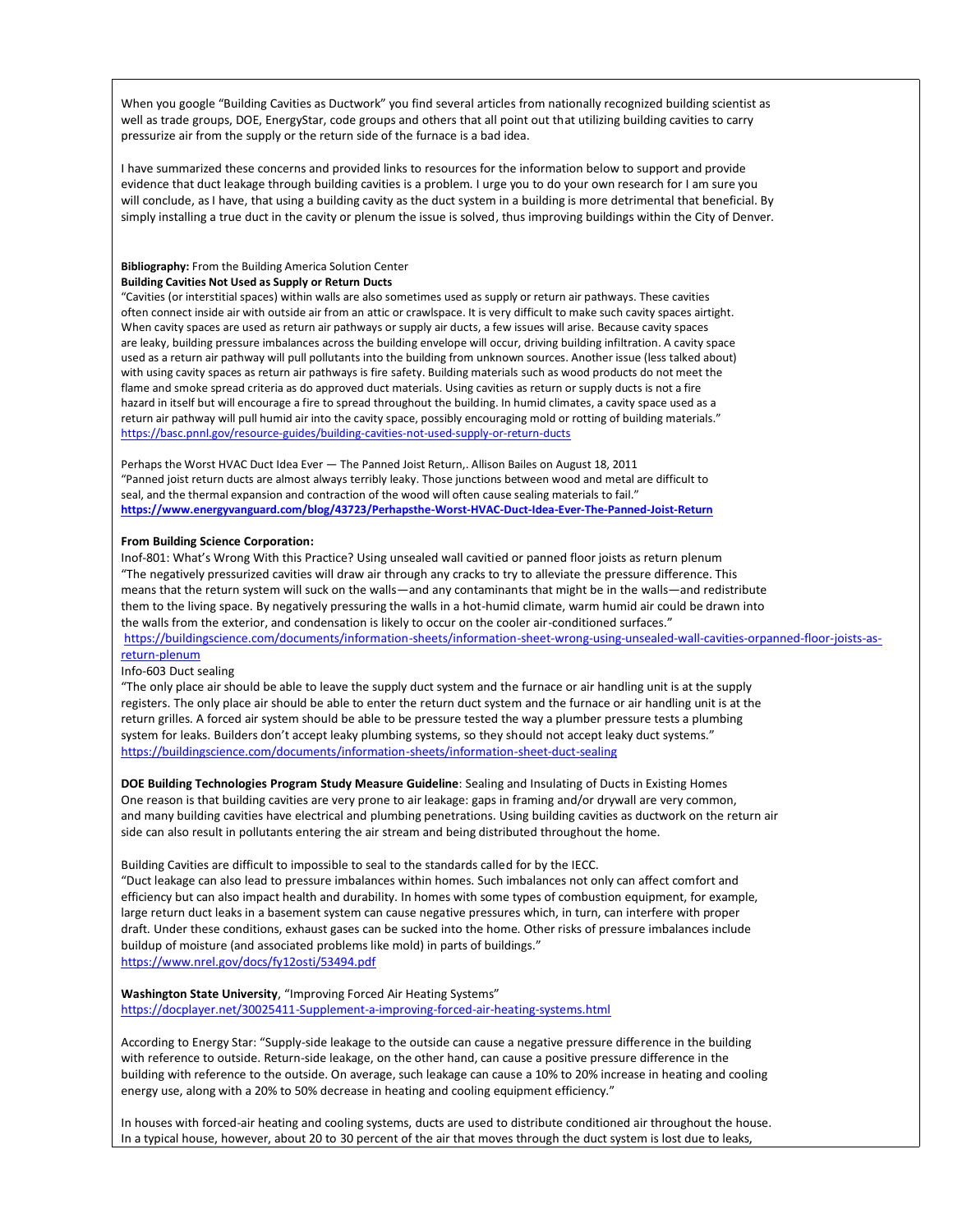holes, and poorly connected ducts. The result is higher utility bills and difficulty keeping the house comfortable, no matter how the thermostat is set.

[https://www.energystar.gov/index.cfm?c=home\\_improvement.hm\\_improvement\\_ducts](https://www.energystar.gov/index.cfm?c=home_improvement.hm_improvement_ducts) <http://www.norbord.com/na/blog/supply-or-return-ducting-in-building-cavities/>

## **Building Code Assistant Project**

<https://bcapcodes.org/tools/code-builder/residential/ducts/> U.S. Threatened by Leaky Ducks <https://www.energy.gov/energysaver/articles/us-threatened-leaky-ducks>

# **DOE: Leaky Ducts are Top Energy Waster**

https://www.achrnews.com/articles/124595-doe-leaky-ducts-are-top-energy-waster

## **Minimizing Energy Lo sses in Duct s**

Ducts that leak heated air into unheated spaces can add hundreds of dollars a year to your heating and cooling bills, but you can reduce that loss by sealing and insulating your ducts.

https://www.energy.gov/energysaver/minimizing-energy-losses-ducts

**Duct Leakage Can Create 3 Big Problems in Your Home**

**3 major effect s that duct leakage can have on your ho me**

**1. Makes your ho me less efficient .** When your home has duct leaks, conditioned air escapes before it gets to your living spaces. This decreases your home's efficiency levels in two ways. First, your furnace and air conditioner waste energy on conditioning air that is never actually used. Second, your heating and cooling system has to work harder and longer to maintain your desired home temperature levels, which can severely increase operating costs.

**2. Makes your home less comfortable.** Duct leakage makes it difficult for your home to heat and cool properly. Depending on where the leakage is located, some rooms might never receive enough conditioned air, which can create uneven temperature levels in your home. In addition, unconditioned air can leak into your ducts and alter your home's temperature levels.

**3. Worsens your home's air quality.** Another side effect of unconditioned air leaking into your ducts is that it can worsen your home's air quality. That's because the air that leaks inside is unfiltered, and it can contain all sorts of contaminants. This is especially problematic when duct leaks occur in parts of your home that are commonly dusty (such as your attic).

<https://www.hydesac.com/duct-leakage-can-create-3-big-problems-in-your-home/>

**Note:** This section MUST include these items:

- **Purpose**: State the purpose of the proposed amendment to physical, environmental and customary characteristics that are specific to the City and County of Denver (e.g., clarify the code; revise outdated material; substitute new or revised material for physical, environmental and customary characteristics; add new requirements to the code; delete current requirements, etc. to reflect physical, environmental and customary characteristics that are specific to the City and County of Denver)
- **Reasons**: Clearly justify the change to current code provisions, stating why the proposal is necessary to reflect physical, environmental and customary characteristics that are specific to the City and County of Denver. Proposals that add or delete requirements shall be supported by a logical explanation that clearly shows why the current code does not reflect physical, environmental and customary characteristics that are specific to the City and County of Denver and explains how such proposal will improve the code.
- **Substantiation**: Substantiate the proposed amendment based on technical information and substantiation. Substantiation provided which is reviewed and determined as not germane to the technical issues addressed in the proposed amendment shall be identified as such.
- **Bibliography**: Include a bibliography when substantiating material is associated with the amendment proposal. The proponent shall make the substantiating materials available for review.

# **Referenced Standards:**

**Note:** List any new referenced standards that are proposed to be referenced in the code.

# **Impact:**

The code change proposal will not increase or decrease the cost of construction The code change proposal will not increase the cost of construction because section R403.3.5 Building Cavities, of the IECC, already prohibits the uses of building cavities as pressurized duct work in a dwelling. Other sections of the code state that if there are conflicts between code that the most restrictive requirement shall govern. This proposal creates alignment of the IECC and the IRC for best health, safety, and building durability instead of raising cost of construction.

**Note:** Discuss the impact of this proposal in this section AND indicate the impact of this amendment proposal for each of the following:

- The effect of the proposal on the cost of construction:  $\Box$  Increase  $\Box$  Reduce  $\boxtimes$  No Effect
- The effect of the proposal on the cost of design:  $□$  Increase  $□$  Reduce  $□$  No Effect
- 
- Is the proposal more or less restrictive than the I-codes:  $\Box$  More  $\Box$  Less  $\boxtimes$  Same